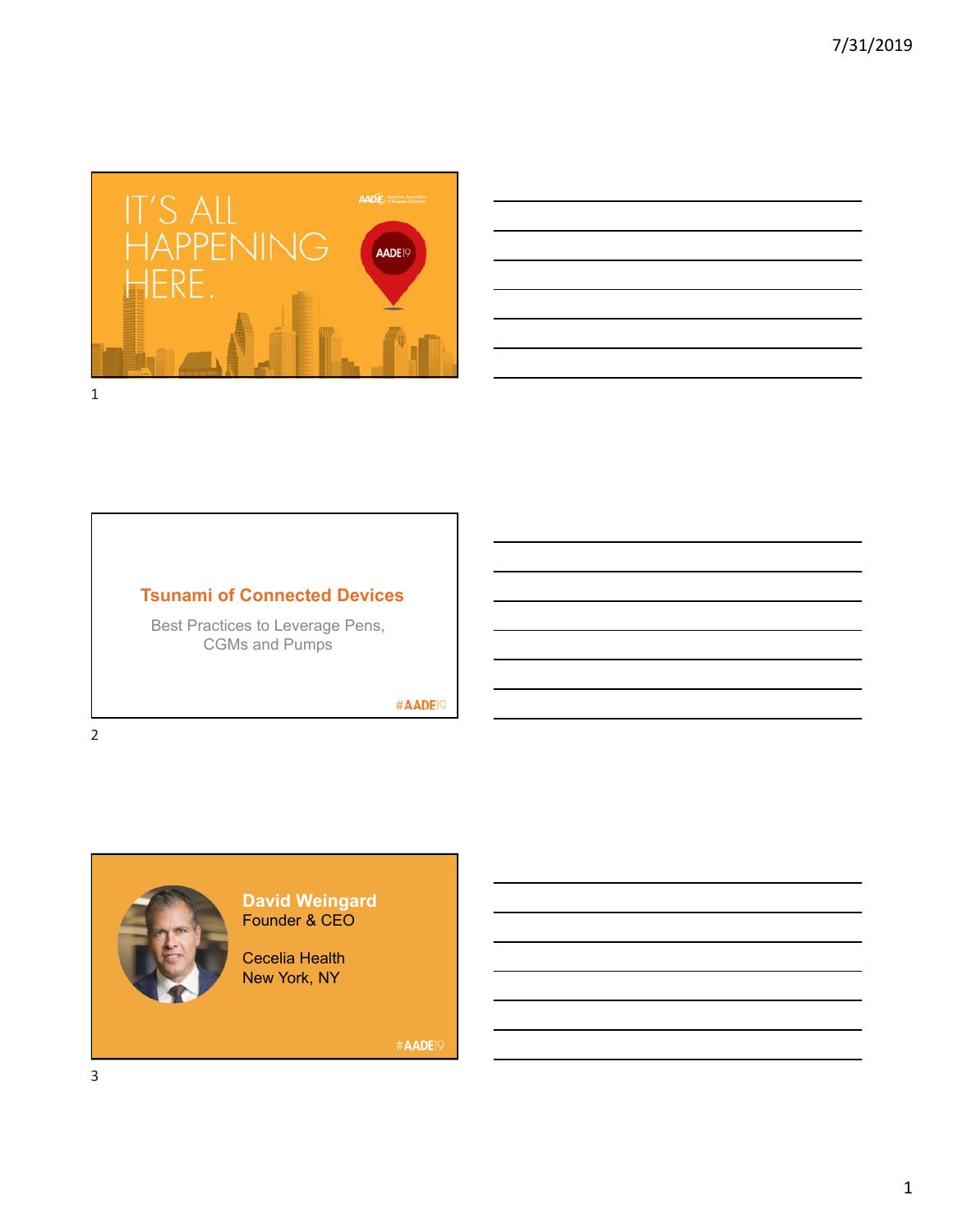# **Korey Hood**

PhD Professor and Staff **Psychologist** 

Stanford University School of **Medicine** Palo Alto, CA, USA

#AADE19

4

5



**Teresa McArthur** MS, RD, CDE VP, Clinical Services

Cecelia Health New York, NY

#AADE19

#### **Disclosure to Participants**

- 
- Notice of Requirements For Successful Completion<br>- Please refer to learning goals and objectives<br>- Learners must attend the full activity and complete the evaluation in order to claim continuing<br>- education credit/hours
	-
	-
	-
- Non-Endorsement of Products:<br>– Accredited status does not imply endorsement by AADE, ANCC, ACPE or CDR of any commercial products displayed<br>– in conjunction with this educational activity
- 
- Off-Label Use:<br>– Participants will be notified by speakers to any product used for a purpose other than for which it was approved by the<br>Food and Drug Administration.

#AADE<sup>19</sup>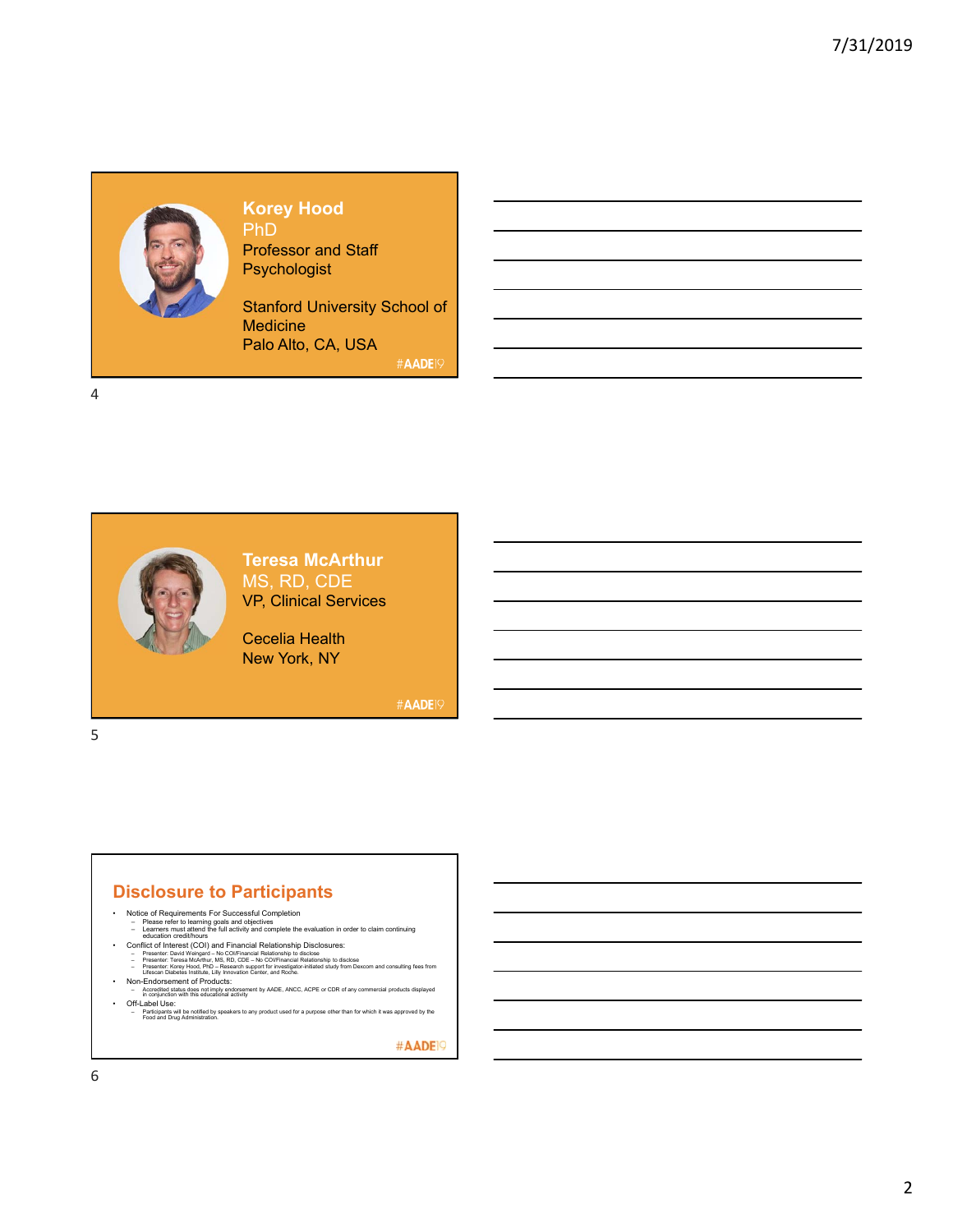#### **Session Learning Objectives**

- Describe new devices available on the market and how to leverage them to improve the health of individuals with diabetes.
- Explain leveraging technology and data to amplify the positive impact of CDEs.
- Analyze data for optimizing health and self-management through connected devices

#AADE<sup>19</sup>

7

#### **Challenges**

- What are we seeing in our practice settings today?
- Are we ready to embrace?
- Connected devices are not well integrated into care
- Limited/lacking interoperability
- Concerns about volume of data and how data are used

#AADE<sup>19</sup>

8

#### **Survey on Individuals with Diabetes TIR Adoption**

- A Peds Endo: "Kids yes, parents no way"
- An RN/CDE: "For newbie patients sure, for those with long duration of diabetes will be hard"
- A RD/CDE: "It will take years to educate them"
- An IM Endo: "Yes, unless they are seeing a primary care provider for their diabetes"

Source: Hirsch, MD University of Washington

#AADE<sup>1</sup>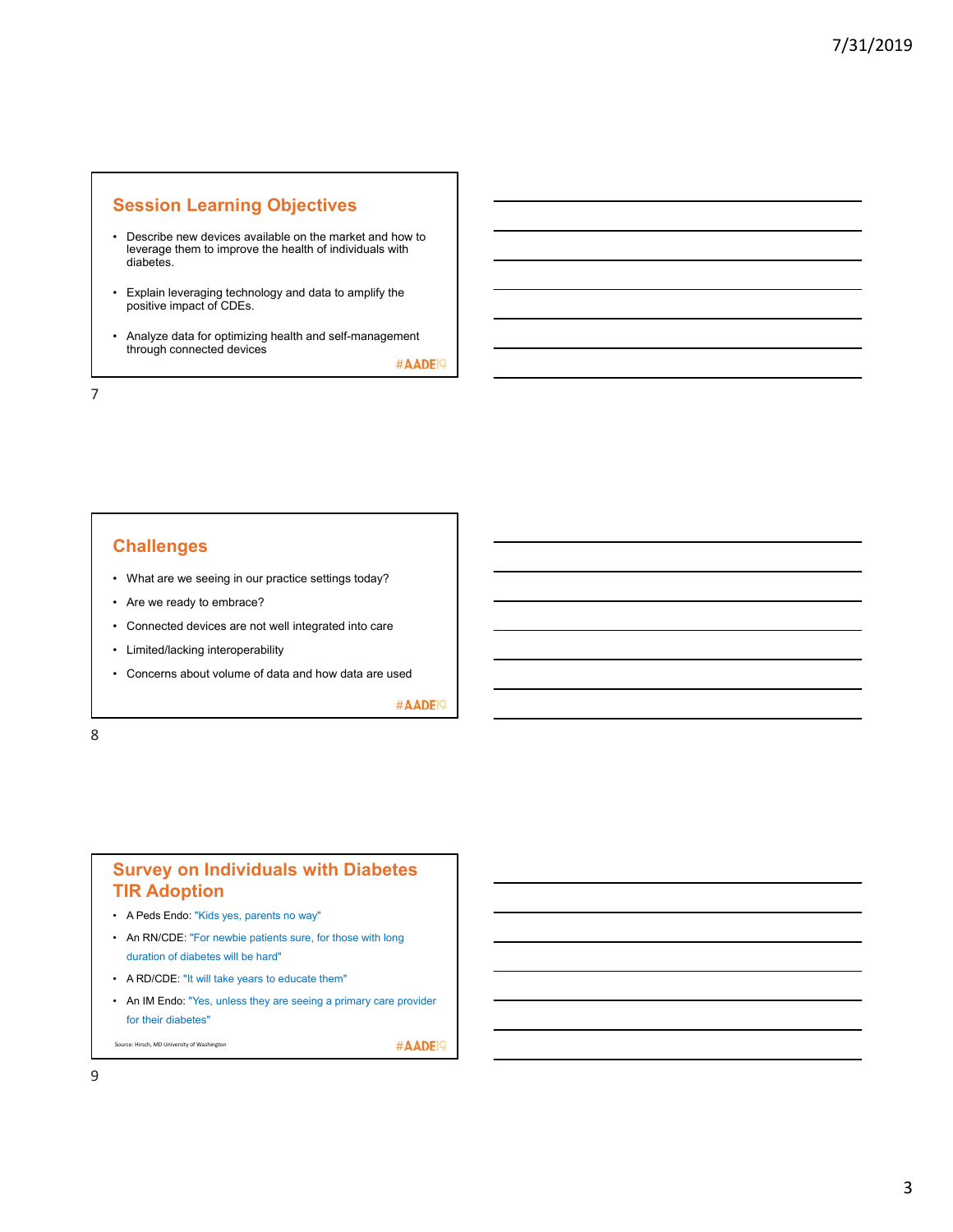# **Survey on Non-Endo TIR Adoption**

- RD/CDE: "Maybe in a decade or two"
- A Peds Endo: "Unrealistic"
- PCP: "Internists are too lazy"
- An IM Endo: "Too complicated, not a digestible metric"

Source: Hirsch, MD University of Washington

#AADE<sup>19</sup>

10

#### **Survey on Endo TIR Adoption**

- An RD: "Yes for the academics; no for those in private practice"
- An RN/CDE: "Hell yes"
- A PCP: "It would depend if they were in jail"
- An IM Endo: "No, because most don't like diabetes"

Source: Hirsch, MD University of Washington

#AADE<sup>19</sup>

11

## **CASE STUDIES (LEARNINGS FROM JAEB REMOTE CGM PROGRAM PILOT)**

Cecelia Health/Jaeb/Helmsley

#AADE<sup>19</sup>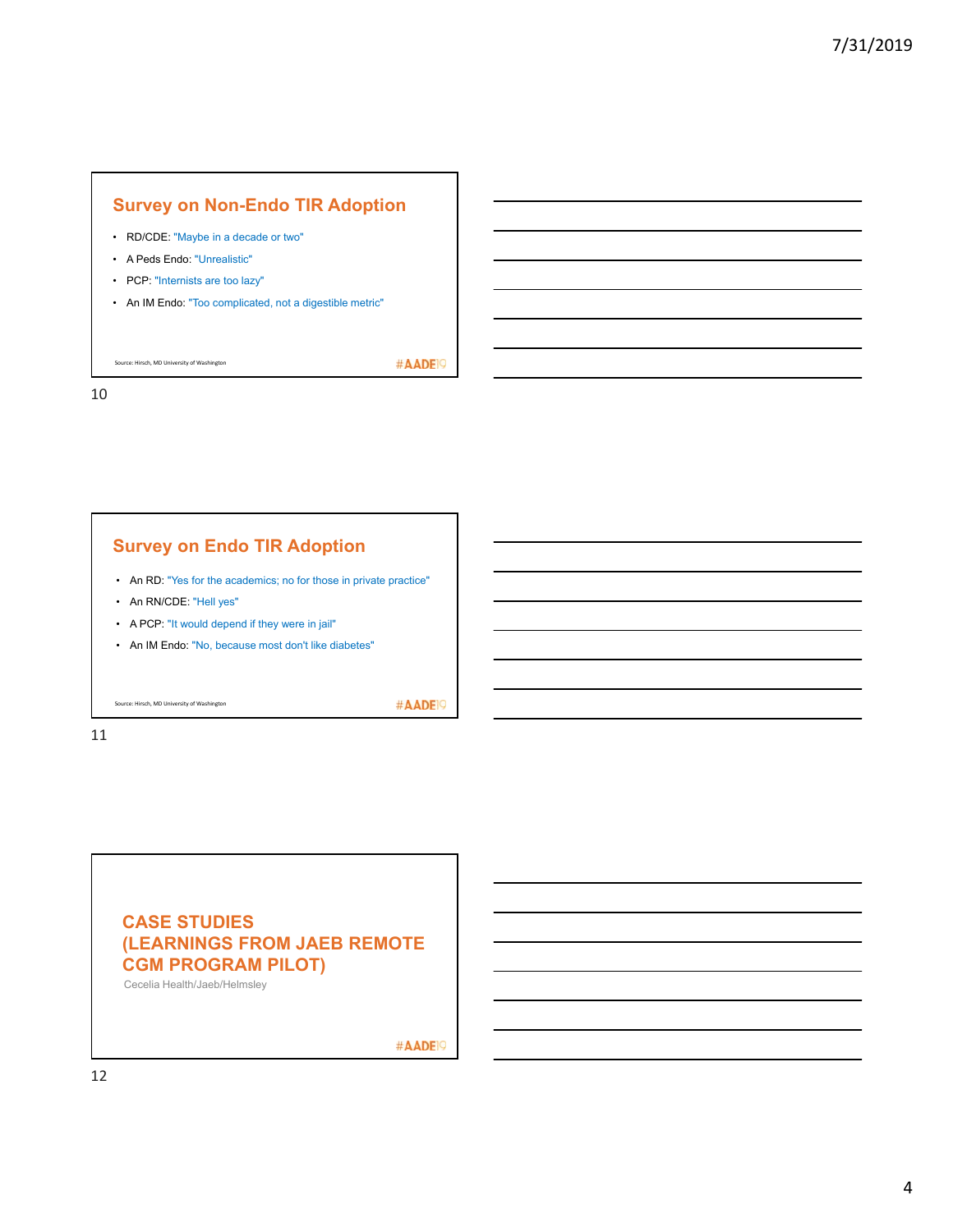



**Need to Coach Individuals with Diabetes Holistically** 65 #AADE<sup>19</sup>

14



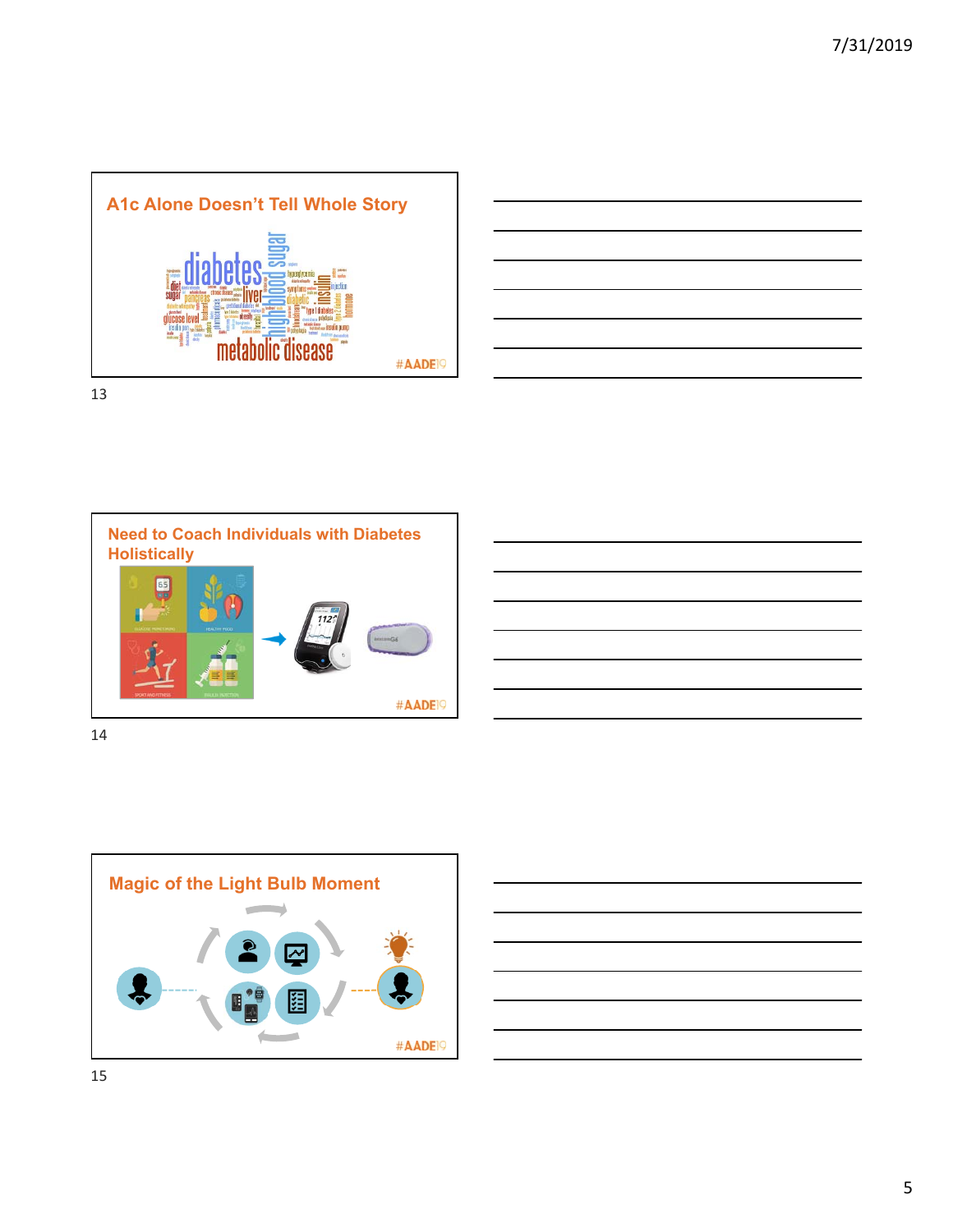#### **Key Takeaways** • Low/high touch • Personalized approach • Behavior change is key • Motivation • Connecting the dots • Tech made simple • Trusting the numbers • Value of video • Convenient time/location

#AADE<sup>19</sup>





| <u> Andreas Andreas Andreas Andreas Andreas Andreas Andreas Andreas Andreas Andreas Andreas Andreas Andreas Andr</u>  |  |  |
|-----------------------------------------------------------------------------------------------------------------------|--|--|
|                                                                                                                       |  |  |
| <u> Alexandro de la contrada de la contrada de la contrada de la contrada de la contrada de la contrada de la con</u> |  |  |
|                                                                                                                       |  |  |
| <u> 1988 - Andrea Santa Andrea Santa Andrea Santa Andrea Santa Andrea Santa Andrea Santa Andrea Santa Andrea San</u>  |  |  |
|                                                                                                                       |  |  |
|                                                                                                                       |  |  |
|                                                                                                                       |  |  |
|                                                                                                                       |  |  |
|                                                                                                                       |  |  |
| <u> 1989 - Johann Stoff, deutscher Stoffen und der Stoffen und der Stoffen und der Stoffen und der Stoffen und de</u> |  |  |
|                                                                                                                       |  |  |



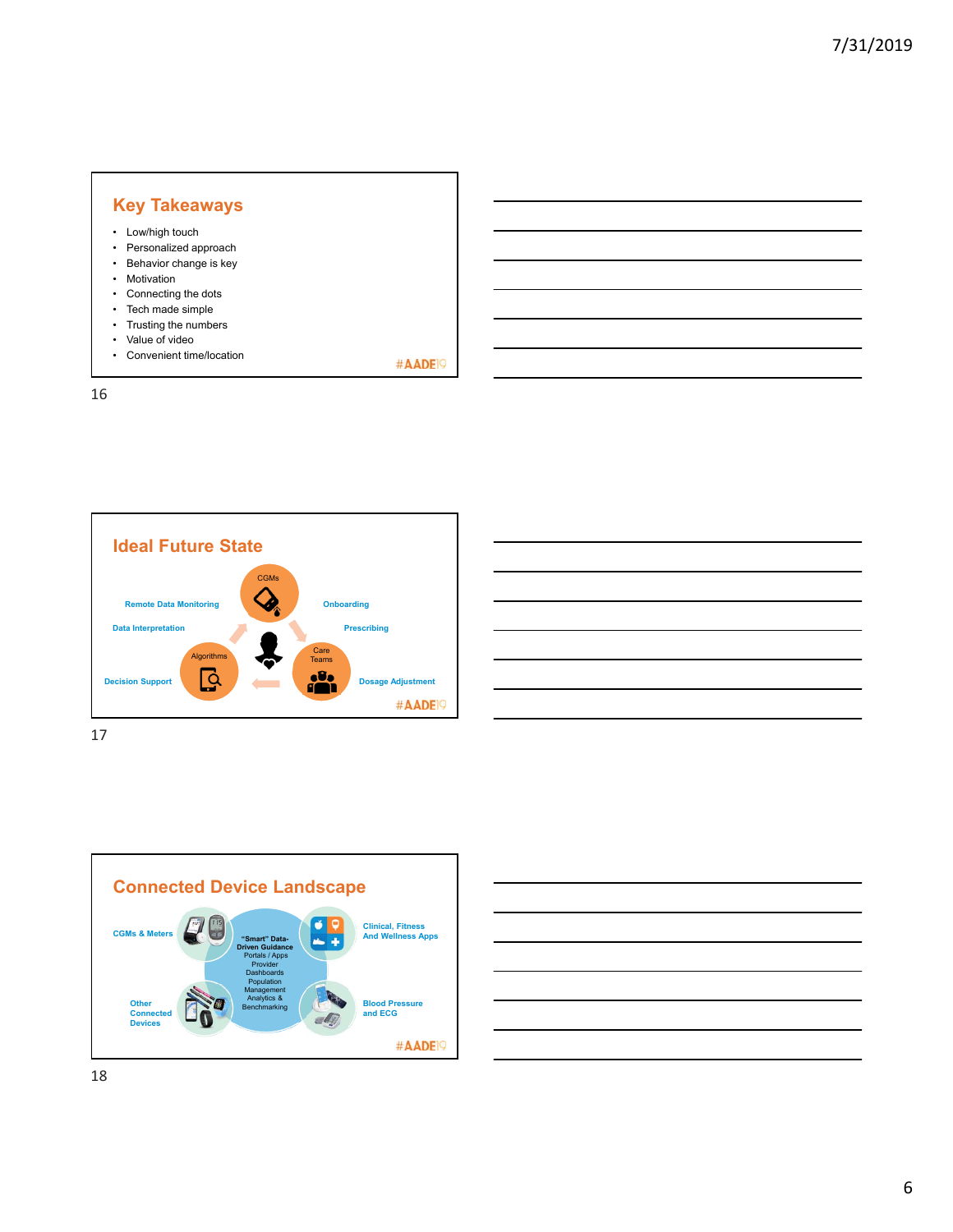

19

### **Strategies for Reaching Individuals with Diabetes**

- Identify & address barriers
- View holistically
- Leverage data, dashboards and portals
- Identify support and define role
- Empower individuals
- Partner with PCP/Endo

#AADE<sup>19</sup>

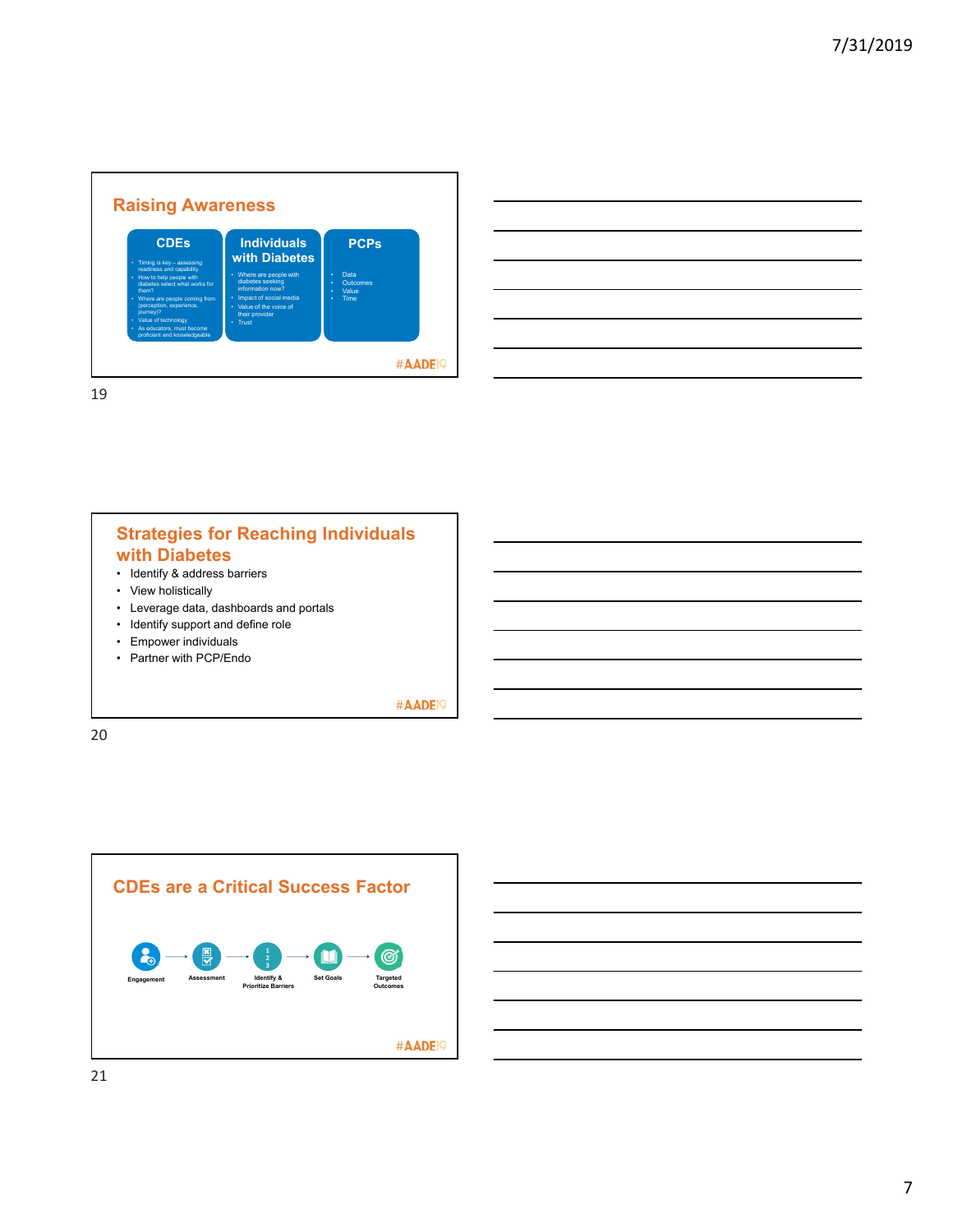#### **Ideal CDE Profile**

- $\checkmark$  Expert at building trusted relationships with individuals with diabetes virtually
- $\checkmark$  Drives behavior change
- $\checkmark$  Results-based (e.g. Initiation and persistency, A1c)
- $\checkmark$  Clinical background (RD, RN, PharmD)
- $\checkmark$  Technology fluent
- $\checkmark$  Flexible schedule

#AADE<sup>19</sup>

22

#### **Call to Action**

- Increase knowledge and skills in CGMs and other forms of technology
- Easy ways to get started
	- AADE Professional CGM Playbook (August 2019)
	- CGM practice paper for the diabetes educator (*The Role of the Diabetes Educator in CGM*) – Free courses and webinars available now and another three activities
	- (6 free hours total) on CGM launching in June Dec 2019
	- New online course *Continuous Glucose Monitoring: Real World Case Studies in Pattern Management*

#AADE<sup>19</sup>

23

# **Thank you!**

• Questions?

#AADE<sup>19</sup>